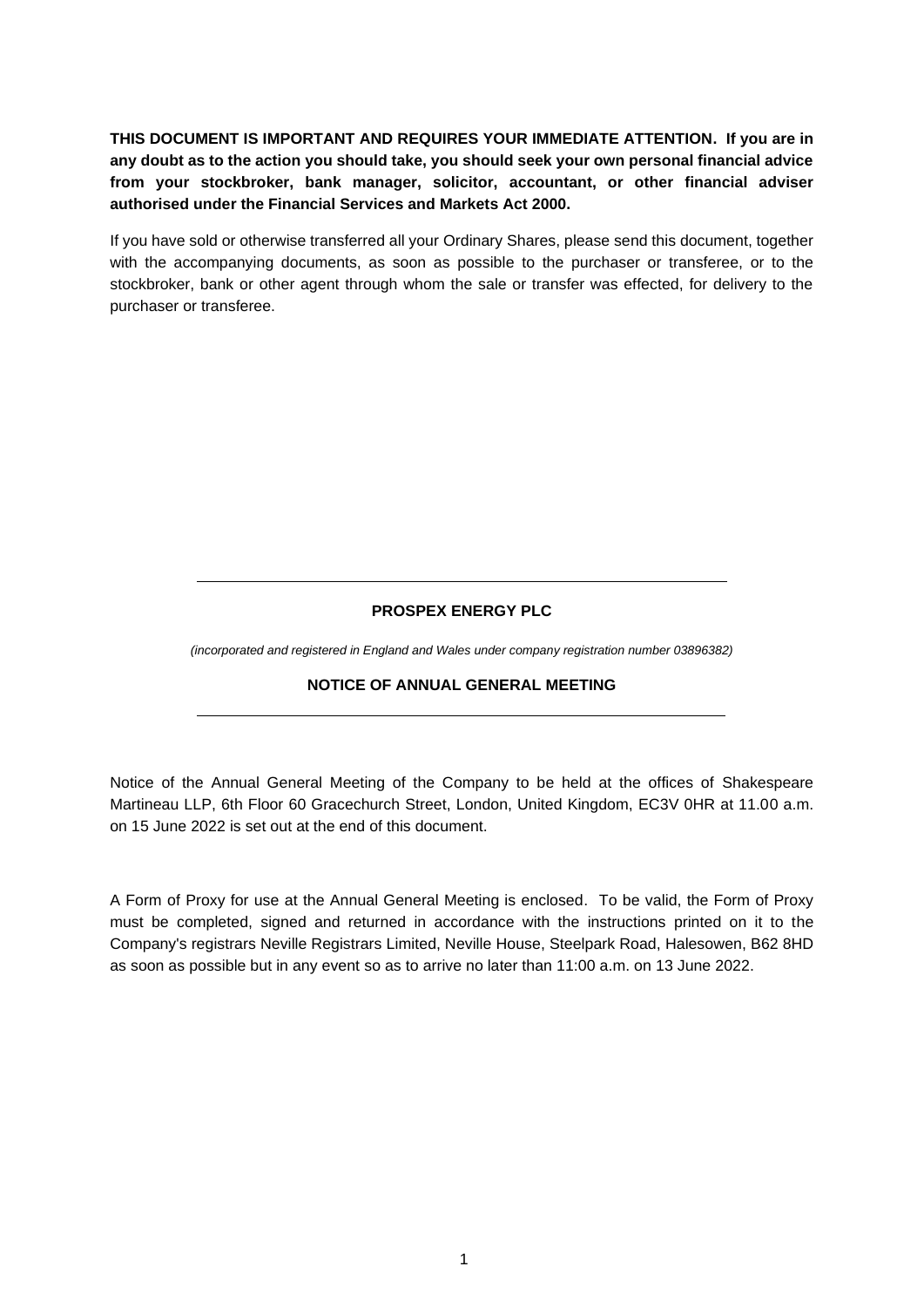# **DEFINITIONS**

The following definitions apply through this document unless the context requires otherwise.

| "2006 Act"                           | the Companies Act 2006, as amended consolidated or re-<br>enacted from time to time                   |
|--------------------------------------|-------------------------------------------------------------------------------------------------------|
| "Annual General Meeting" or<br>"AGM" | the annual general meeting of the Company convened for<br>15 June 2022 pursuant to the Notice of AGM  |
| "Board" or "Directors"               | the directors of the Company as at the date of this document                                          |
| "Company"                            | Prospex Energy PLC                                                                                    |
| "Form of Proxy"                      | the form of proxy accompanying this document for use in<br>connection with the Annual General Meeting |
| "Notice of AGM"                      | the notice of Annual General Meeting which is set out at the end<br>of this document                  |
| "Ordinary Shares"                    | ordinary shares of 0.1 pence each in the capital of the Company                                       |
| "Resolutions"                        | the resolutions set out in the Notice of AGM                                                          |
| "Shareholders"                       | holders of Ordinary Shares                                                                            |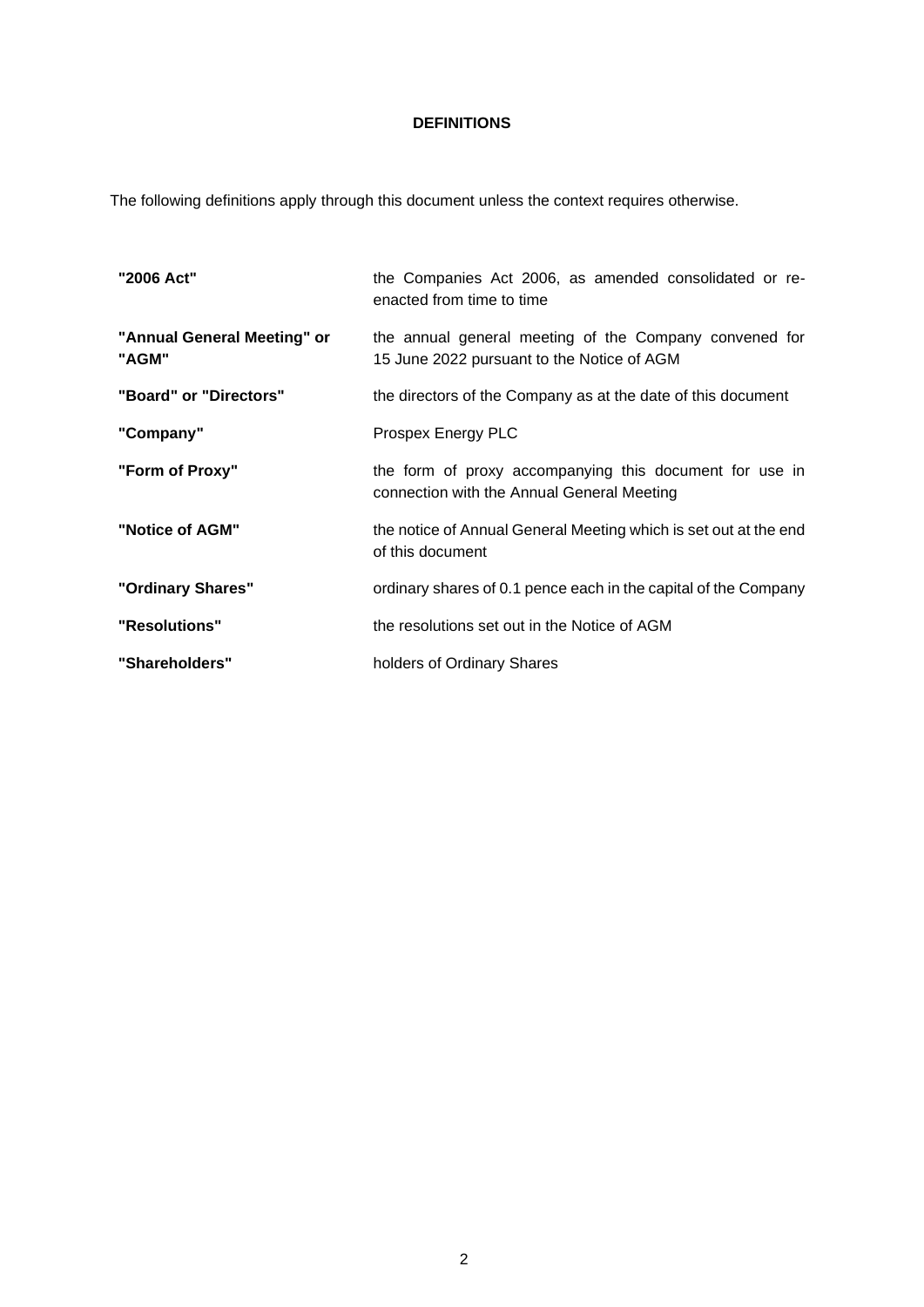### **PROSPEX ENERGY PLC**

*(incorporated and registered in England and Wales under company registration number 03896382)*

Alasdair Buchanan Richard Mays Bill Smith Mark Routh

*Directors: Registered office:*

60 Gracechurch Street London England EC3V 0HR

19 May 2022

#### *To all Shareholders*

#### **Notice of Annual General Meeting 2022**

Dear Shareholder,

I am pleased to be writing to you with details of our Annual General Meeting at 11:00 a.m. on 15 June 2022.

The meeting is to be held at the offices of Shakespeare Martineau LLP, 60 Gracechurch Street, London, England, EC3V 0HR.

Shareholders unable or unwilling to attend are invited to submit questions to the company via the following email address [shareholderenquiries@stbridespartners.co.uk](mailto:shareholderenquiries@stbridespartners.co.uk) before 11:00 a.m. on 13 June 2022 with "PXEN AGM" in the subject. Questions of a similar nature may be grouped and answered as a whole and responses, where permissible will be publish after the meeting.

Shareholders are encouraged to vote beforehand as they see fit by using the proxy system. If you would like to vote on the Resolutions you can appoint the meeting's Chairman as your proxy to exercise all or any of your rights to vote. Simply fill out the proxy card sent as part of this pack.

Other than to confirm the format this year, the purpose of this letter is to explain certain elements of the business to be considered at the meeting. Resolutions 1 to 6 (inclusive) will be proposed as ordinary resolutions. Resolution 7 will be proposed as a special resolution.

#### **RESOLUTION 1 – TO RECEIVE THE ANNUAL REPORT AND ACCOUNTS**

The meeting's Chairman will present the Annual Report and Accounts for the year ended 31 December 2021 to the meeting. A copy of the annual report and accounts is either enclosed with this document or is available on the Company's website.

#### **RESOLUTIONS 2 – RE-APPOINTMENT OF DIRECTOR**

Following his appointment during the year, Alasdair Buchanan will retire in accordance with Article 78 of the Company's Articles of Association, and being eligible, offer himself for re-appointment.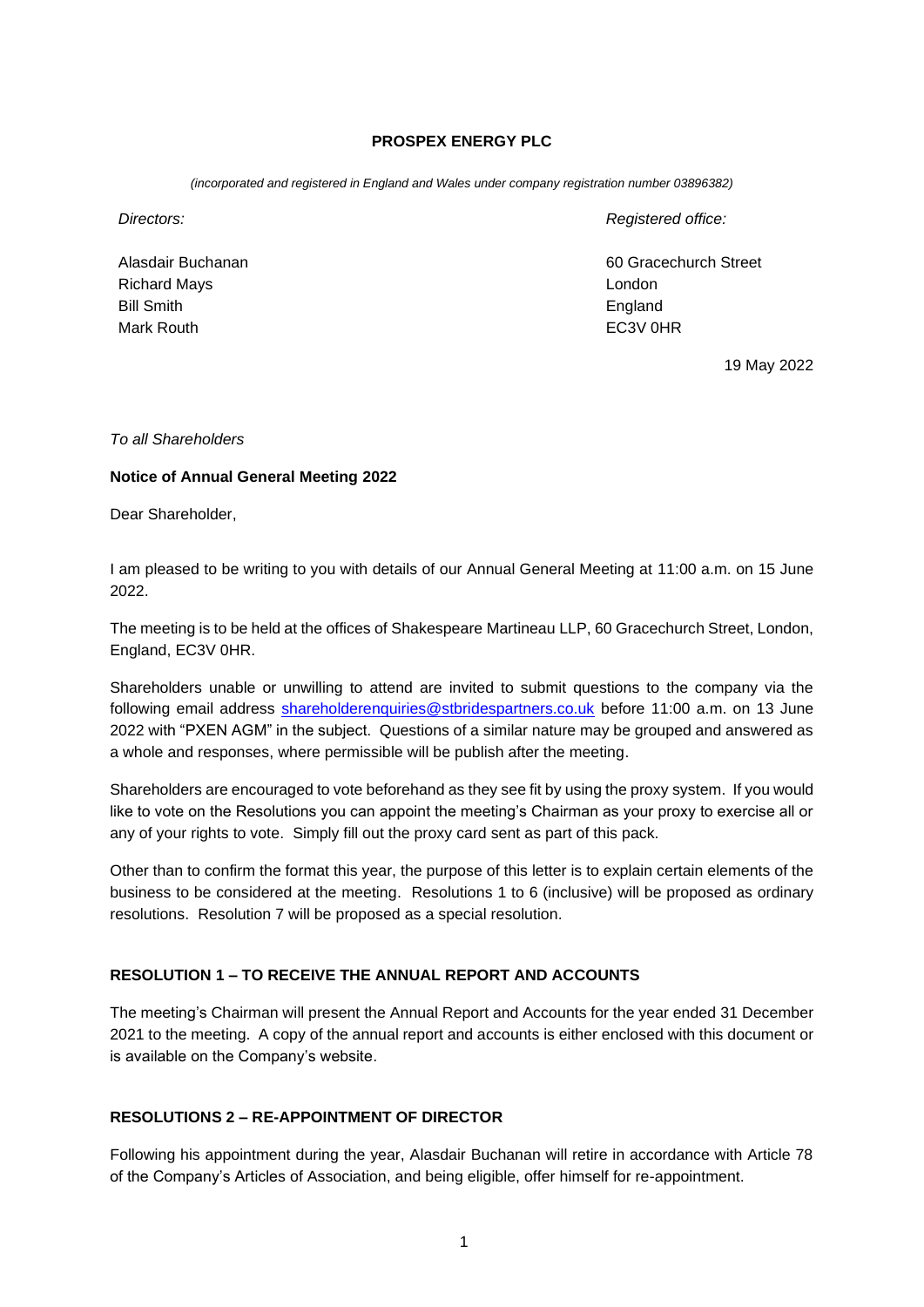### **RESOLUTIONS 3 – RE-APPOINTMENT OF DIRECTOR**

Following his appointment during the year, Mark Routh will retire in accordance with Article 78 of the Company's Articles of Association, and being eligible, offer himself for re-appointment.

## **RESOLUTIONS 4 AND 5 – RE-APPOINTMENT OF AUDITORS**

Resolution 4 relates to the re-appointment of Adler Shine LLP as the Company's auditors to hold office until the next Annual General Meeting and Resolution 5 authorises the Directors to set their remuneration.

#### **RESOLUTION 6 – ALLOTMENT OF SHARE CAPITAL**

At the last Annual General Meeting of the Company held on 27 July 2021, and consistent with prior years, the Directors were given authority to allot Ordinary Shares up to a maximum nominal amount of £125,000, representing approximately 93 per cent of the Company's then issued ordinary share capital.

Your Board considers it appropriate that a smaller authority be granted to allot ordinary shares in the capital of the Company up to a maximum nominal amount of sixty-three thousand, three hundred and six pounds (£63,306), representing an authority to allot 25 per cent of the Company's issued ordinary share capital as at 19 May 2022.

The Board continues to believe that the Company's work in the last 12 months and improving sector sentiment should give rise to a number of exciting opportunities, including complimentary investments alongside the existing portfolio and acceleration of the current pipeline of drilling opportunities in the short to medium term if sufficient funds can be identified.

As at the date of this letter the Company holds 7,361 Ordinary Shares in the capital of the Company in treasury.

# **RESOLUTION 7 – DISAPPLICATION OF STATUTORY PRE-EMPTION RIGHTS**

Resolution 7 will empower the Directors to allot Ordinary Shares for cash on a non-pre-emptive basis up to a maximum nominal value of sixty-three thousand, three hundred and six pounds (£63,306), representing an authority to allot 25 per cent of the issued ordinary share capital of the Company as at 19 May 2022.

#### **ACTION TO BE TAKEN**

Shareholders will find a Form of Proxy enclosed for use at the Annual General Meeting. You are requested to complete and return the Form of Proxy in accordance with the instructions printed thereon as soon as possible. To be valid, completed Forms of Proxy must be received by the Company's Registrars, not later than 11.00 a.m. on 13 June 2022, being 2 business days before the time appointed for holding the Annual General Meeting. Your attention is drawn to the notes to the Form of Proxy. As noted above, Shareholders are encouraged to vote in advance by proxy and to appointment the Chairman as their proxy.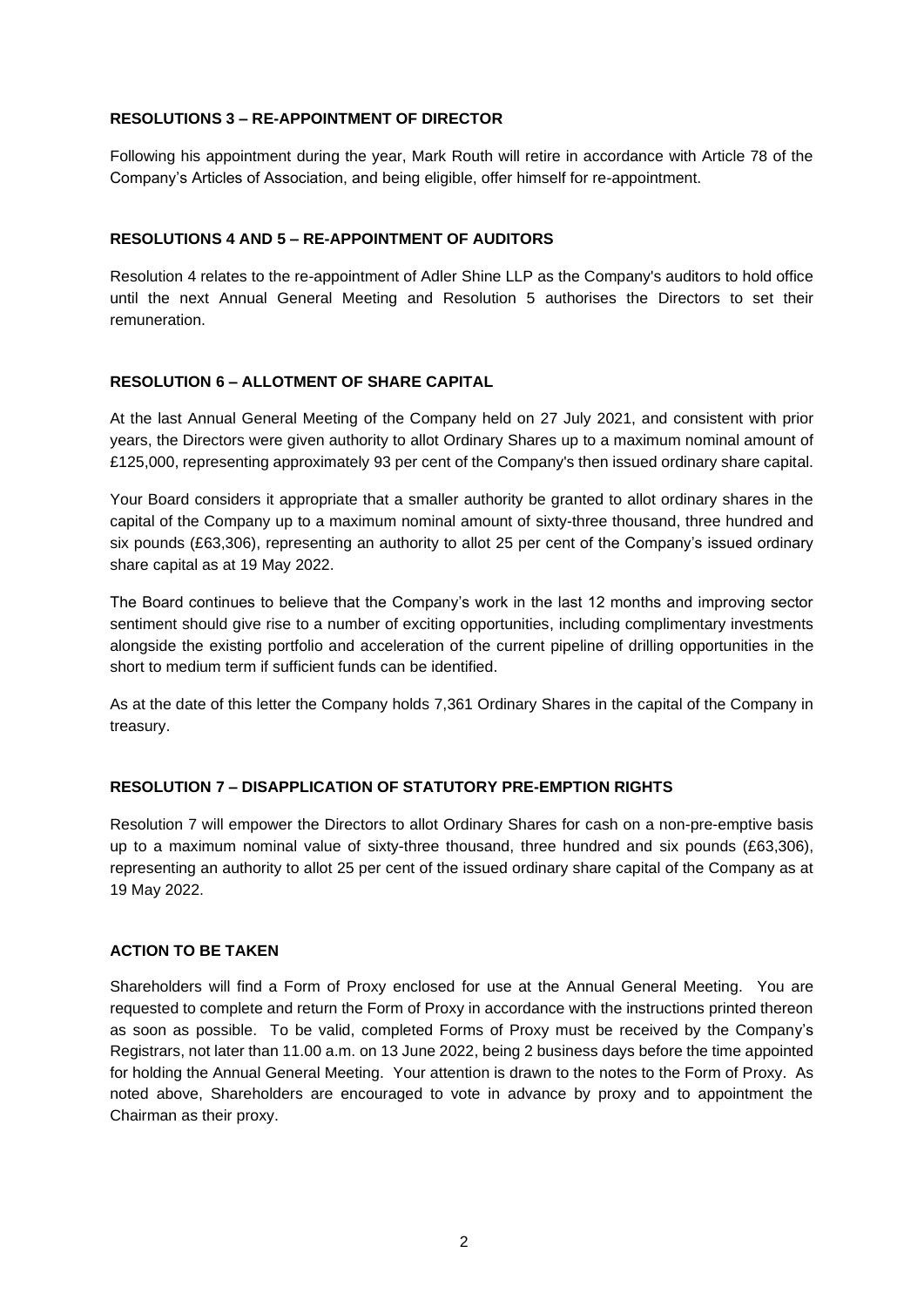#### **RECOMMENDATION**

The Board considers the Resolutions are likely to promote the success of the Company and are in the best interests of the Company and its Shareholders as a whole. The Directors unanimously recommend that you vote in favour of the Resolutions as they intend to do in respect of their own beneficial holdings which amount in aggregate to 12,427,295 Ordinary Shares representing approximately 4.91% per cent of the existing issued Ordinary Share capital of the Company as of 19 May 2022.

Yours sincerely

# **BILL SMITH**

*Chairman*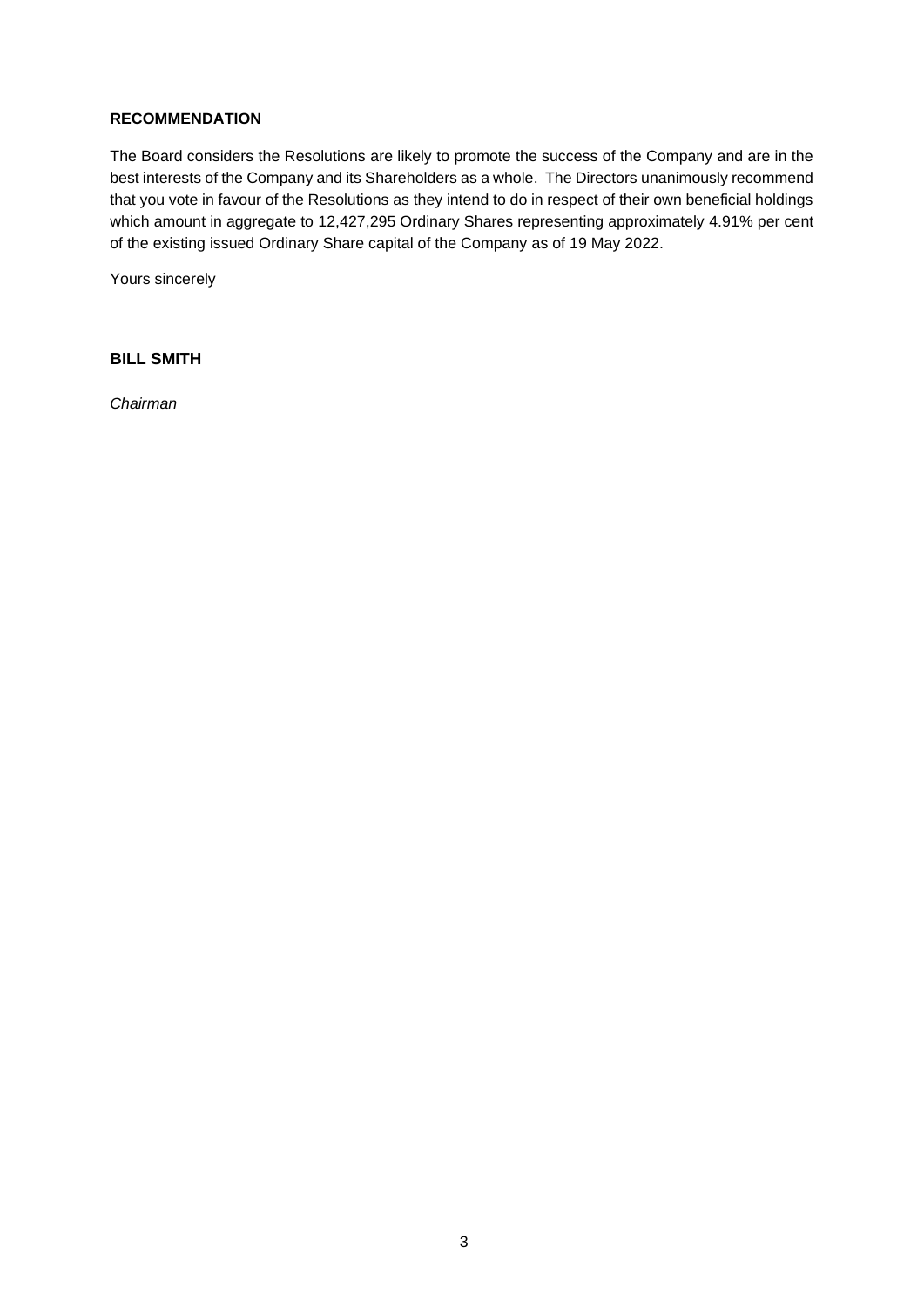## **PROSPEX ENERGY PLC**

## **NOTICE OF ANNUAL GENERAL MEETING**

Notice is hereby given that the annual general meeting of Prospex Energy PLC (the "Company") will be held at the offices of Shakespeare Martineau LLP, 60 Gracechurch Street, London, England, EC3V 0HR at 11.00 a.m. on 15 June 2022 for the following purposes. Resolutions 1 to 6 inclusive will be proposed as ordinary resolutions and resolution 7 will be proposed as a special resolution:

### **ORDINARY RESOLUTIONS**

- 1. To receive and adopt the Company's annual accounts for the year ended 31 December 2021, together with the directors' report and the auditors' report on those accounts.
- 2. To re-appoint Alasdair Buchanan as a Director of the Company, who retires in accordance with Article 78 of the Company's Articles of Association and offers himself for re-appointment.
- 3. To re-appoint Mark Routh as a Director of the Company, who retires in accordance with Article 78 of the Company's Articles of Association and offers himself for re-appointment.
- 4. To re-appoint Adler Shine LLP as auditors to the Company to hold office from the conclusion of the meeting until the conclusion of the next annual general meeting at which accounts are laid before the Company.
- 5. To authorise the directors to set the auditors' remuneration.
- 6. That the directors be and they are hereby generally and unconditionally authorised in accordance with section 551 of the Companies Act 2006 (the **"2006 Act"**) to allot shares and to make offers or agreements to allot shares in the Company or grant rights to subscribe for or to convert any security into shares in the Company (together **"Relevant Securities"**) up to an aggregate nominal amount of £63,306, provided that this authority shall expire after the period of two years after the passing of this resolution, except that the Company may before such expiry make an offer or agreement which would or might require Relevant Securities or equity securities as the case may be to be allotted after such expiry and the directors may allot Relevant Securities or equity securities in pursuance of any such offer or agreement as if the authority in question had not expired.

# **SPECIAL RESOLUTION**

7. That the directors be and are empowered, in accordance with section 570 and 573 of the 2006 Act, to allot equity securities (as defined in section 560(1) of the 2006 Act) for cash pursuant to the authority conferred by Resolution number 6 or by way of a sale of treasury shares as if section 561(1) of the 2006 Act did not apply to any such allotment, provided that this power shall be limited to the allotment of equity securities up to an aggregate nominal amount of £63,306, and shall expire upon the expiry of the general authority conferred by Resolution 6 above, except that the Company may make an offer or agreement before this power expires which would or might require equity securities to be allotted after such expiry and the directors may allot equity securities in pursuance of such offer or agreement as if the power conferred by this resolution had not expired.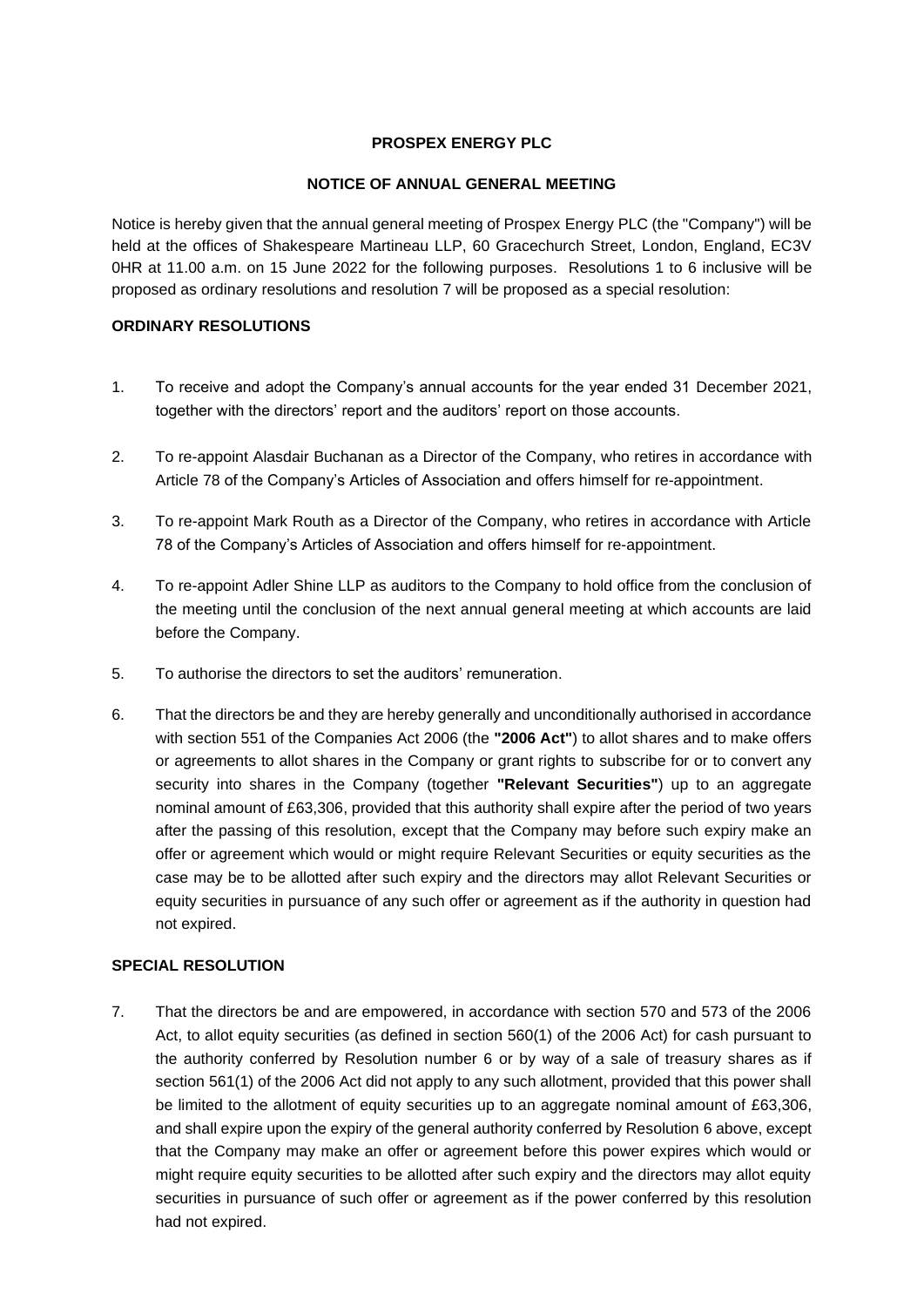By order of the Board *Registered Office* Bill Smith *Chairman*

60 Gracechurch Street, London, England, EC3V 0HR

#### **Notes:**

- 1. A member entitled to attend and vote at the meeting is entitled to appoint one or more proxies to exercise all or any of his rights to attend, speak and vote at the meeting. A member can appoint more than one proxy in relation to the meeting, provided that each proxy is appointed to exercise the rights attaching to different shares held by the member. A proxy need not be a member of the Company.
- 2. A form of proxy is enclosed with this notice and instructions are shown on the form. To be valid, completed proxies must be received (together with the power of attorney or other authority, if any, under which it is signed or a notarially certified copy of such power of attorney) by the Company's registrars Neville Registrars Limited, Neville House, Steelpark Road, Halesowen, B62 8HD no later than 48 hours before the time for holding the meeting (excluding any day that is not a business day). Depositing a completed form of proxy will not preclude a member from attending the meeting and voting in person.
- 3. Your proxy could be the Chairman, another director of the Company or another person who has agreed to attend to represent you. Your proxy will vote as you instruct and must attend the meeting for your vote to be counted. Details of how to appoint the Chairman or another person as your proxy using the proxy form are set out in the notes to the proxy form. Appointing a proxy does not preclude you from attending the meeting and voting in person. If you attend the meeting in person, your proxy appointment will automatically be terminated.
- 4. To change your proxy instructions you may return a new proxy appointment using the hard copy proxy form. Please contact Neville Registrars Limited, Neville House, Steelpark Road, Halesowen, B62 8HD to request a new hard copy proxy form. The deadline for receipt of proxy appointments (see above) also applies in relation to amended instructions. Any attempt to terminate or amend a proxy appointment received after the relevant deadline will be disregarded. Where two or more valid separate appointments of proxy are received in respect of the same share in respect of the same meeting, the one which is last sent shall be treated as replacing and revoking the other or others.
- 5. The Company specifies, pursuant to Regulation 41 of the Uncertified Securities Regulations 2001, that only those shareholders registered in the register of members of the Company as at 6 p.m. on 13 June 2022 (or, if the meeting is adjourned, at 6 p.m. on the date which is two days (excluding any day that is not a business day) prior to the adjourned meeting) shall be entitled to attend and vote at the meeting or adjourned meeting in respect of the number of shares registered in their respective names at that time. Changes to entries on the register of members after that time shall be disregarded in determining the rights of any person to attend or vote at the meeting.
- 6. As at 19 May 2022, the Company's issued share capital consists of 253,227,376 ordinary shares carrying one vote each. 7,361 shares are held in Treasury. Therefore, the total voting rights in the Company are 253,220,015.